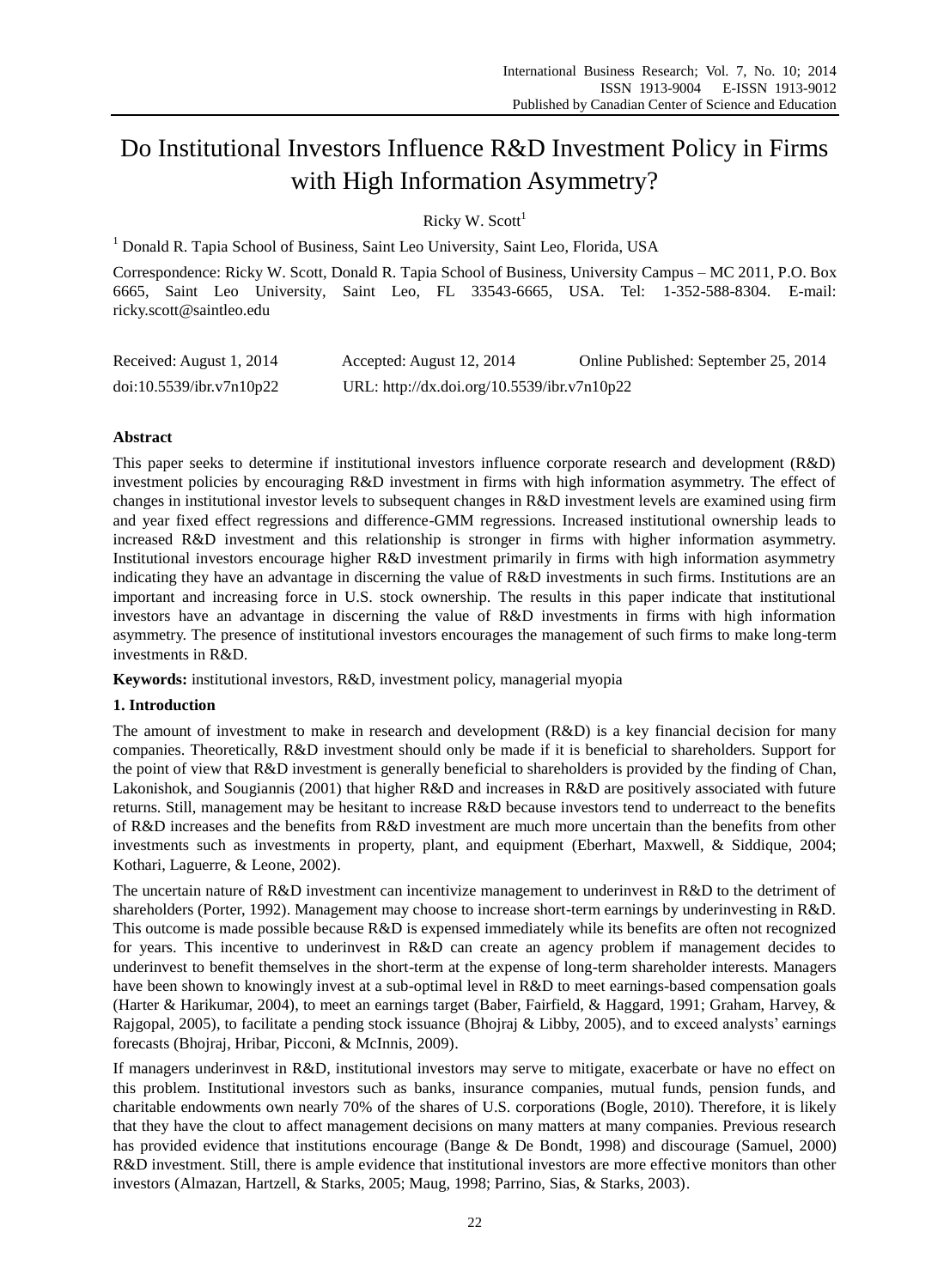I determine the influence that institutional investors have on R&D investment. Then, I analyze the effect that information asymmetry has on this influence.

Firms in which investors know relatively more about the firm's future prospects are considered low information asymmetry firms. The importance of information asymmetry in R&D budgets to investors is demonstrated by Aboody and Lev (2000) who find that R&D is a major contributor to insider gains and information asymmetry between insiders and investors.

Information asymmetry is likely to be important to the relationship between institutional investors and R&D. Institutional investors have an informational advantage over other shareholders which varies with firm characteristics and information asymmetry (Bennett, Sias, & Starks, 2003). Institutions have an informational advantage in newly public firms (Field & Lowry, 2009) and seasoned equity offerings (Chemmanur, He, & Hu, 2009) which is largely the result of better analysis of publicly available information. If institutional investors encourage R&D investment more in low information asymmetry firms, it indicates that they are not more effective than other investors at monitoring firms which are difficult to monitor. Conversely, if institutional investors have a more positive effect on R&D investment in high information asymmetry firms, it shows that institutional investors are effective monitors of firms that are difficult for other investors to monitor.

My results indicate that institutional investors encourage higher R&D investment overall. I also provide evidence that institutional investors induce R&D investment more effectively in firms with high information asymmetry.

## **2. Literature Review**

There is evidence that increased R&D investment is viewed favorably by investors (Sundaram, John, & John, 1996). Despite this benefit, management may have incentives to underinvest in R&D. Management might underinvest because of their concentrated wealth in the firm leads them to be risk averse (Stein, 1988) or because they wish to manage earnings (Stein, 1989) or because they wish to protect earnings-based compensation (Bange & De Bondt, 1998). Management also may underinvest to avoid hostile takeovers and to appease influential investors with short time horizons (Froot, Perold, & Stein, 1992; Stein, 1988). In contrast, increased investment may lead to increased firm size and increased power and compensation for managers (Jensen, 1986).

Empirical studies provide support for the assertion that managers sometimes engage in managerial myopia (sacrificing long-term value creation to meet short-term goals) by underinvesting in R&D. Holden and Lundstrum (2009) report that managers increase R&D and their firms become less likely to beat analysts' earnings forecasts after the introduction of long-term stock options (LEAPS) for their firm. They argue that the decline in the use of sub-optimal R&D investment to manage earnings is caused by the new-found ability of informed traders to profit from their long-term superior information through the use of LEAPS. Some firms underinvest in R&D to manage earnings (Cheng, Subramanyam, & Zhang, 2007). CEOs spend less on R&D near the end of their careers presumably so they can reap the benefits of higher short-term earnings in lieu of the long-term benefits of R&D that they will not be around to enjoy (Dechow & Sloan, 1991). In contrast, there is research indicating CEOs do not underinvest in R&D. Gibbons and Murphy (1992) find that R&D spending tends to be the largest during a CEO's final years in office. Cazier (2011) argues that CEOs that are nearing retirement do not reduce R&D investment.

Others have demonstrated that institutional investors can have an effect on R&D investment. Huang and Shiu (2009) find that foreign institutional investor ownership in Taiwanese firms leads to higher R&D investment and better firm performance. Institutional investors have an influence on R&D investment in technology and healthcare firms (Le, Walters, & Kroll, 2006). Institutional investors have been shown to affect R&D investment through activist actions (David, Hitt, & Gimeno, 2001).

#### **3. Hypothesis**

The influence institutional investors can wield is reflected in the view of CFOs that institutional investors important investors that influence stock price and affect cost of capital (Graham et al., 2005). This influence gains empirical evidence from the finding of Gillan and Starks (2007) that institutional investors can influence management through the threat of divesting their shares. The first part of my hypothesis is that institutional investors will encourage management to raise R&D investment.

Previous research has provided evidence that institutional investors' informational advantage over other investors gives them the ability to be more effective monitors. The superior monitoring ability of institutional investors may vary with the level of firm information asymmetry between insiders and outside shareholders. Zeckhauser and Pound (1990) provide evidence that monitoring by another group of informed investors, shareholders that own more than 15% of a firm, is only effective in firms with low information asymmetry. This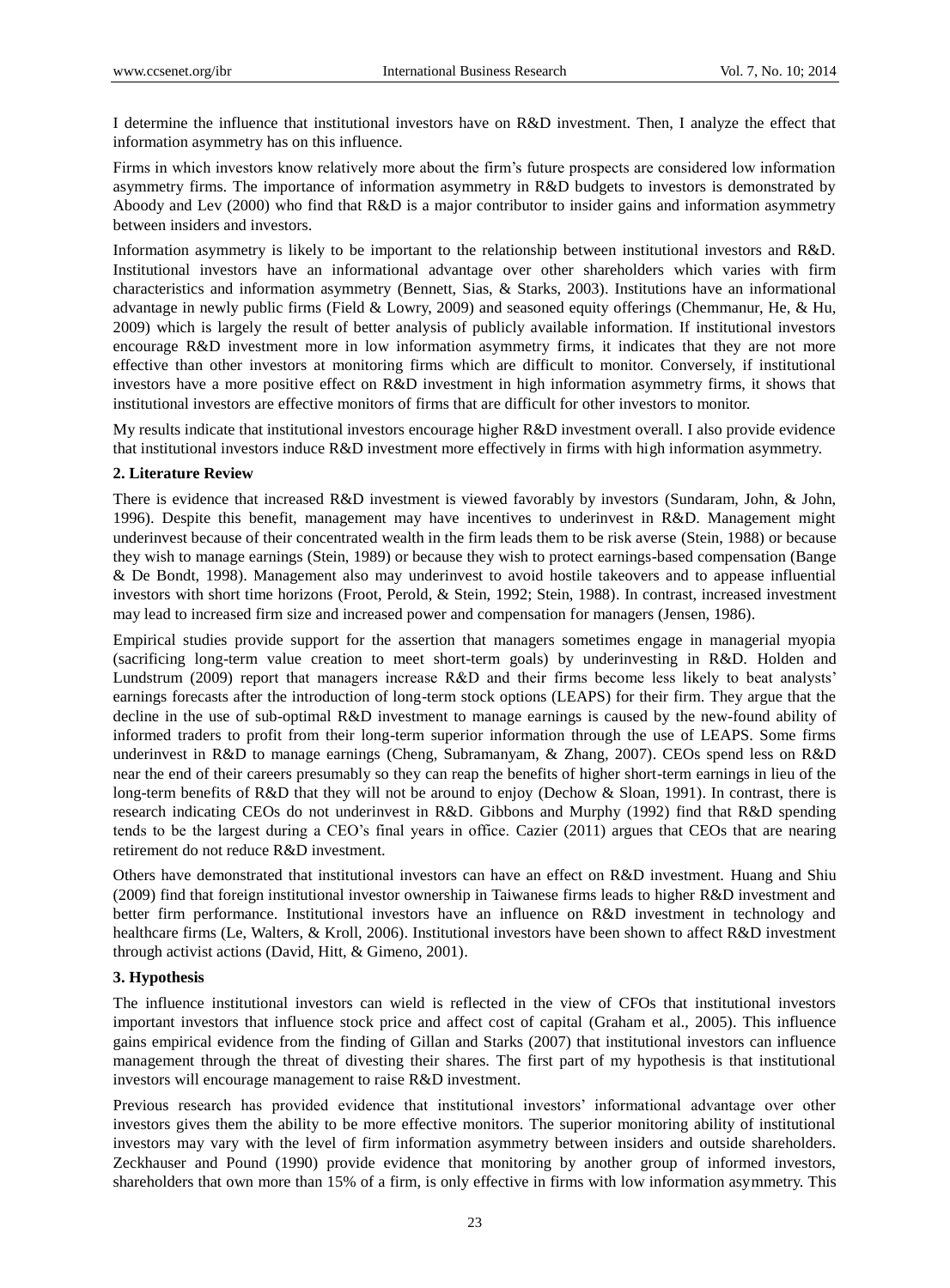indicates that it is possible that institutional shareholders will not be able to effectively monitor R&D investment in firms with high information asymmetry. On the other hand, institutional investors may be able to more effectively exploit their informational advantage in firms with high information asymmetry leading to more effective monitoring of R&D in such firms. This conjecture is the basis for my hypothesis.

*H1*: Institutional investors will encourage higher R&D investment, especially as information asymmetry *increases*.

To support my hypothesis, I must demonstrate a causal relationship in which institutional investors effect a change in R&D investment and not the other way around. Therefore, I must employ statistical methods that establish causality.

# **4. Data, Methods and Summary Statistics**

## *4.1 Data*

I gather institutional and insider ownership data on U.S. listed companies from CDA/Spectrum Compact Disclosure for each year from 1990 to 2005. I exclude utilities and financial firms because they are highly regulated. I then merge this ownership data with firm characteristic data from Compustat. Firms with missing data or data from too few firm-years to perform required analysis are excluded from that analysis. The final sample consists of 2,769 firms and 18,434 firm-years.

Primarily, I measure R&D investment as R&D investment per share (adjusting for stock splits) (Bushee, 1998). I measure R&D investment as R&D to assets for some robustness analysis. R&D to sales has often been used in past research as a measure of R&D investment. This measure is not appropriate for my analysis because my sample has many small firms with negligible sales. Therefore, using R&D to sales ironically greatly increases the importance of firms with low sales to regression analysis.

R&D investment per share is very useful in determining if a firm increased or decreased its R&D investment, but it fails to provide a useful scale for linear regression analysis. Therefore, I use logit regressions with a binary dependent variable indicating either R&D increases or decreases. Following (Coles, Daniel, & Naveen, 2006), I assume missing values of R&D expenditures are zero.

I use control variables in my regressions to isolate the relationship between institutional ownership and R&D investment policy. I begin with the same controls used by Wahal and McConnell (2000) in their analysis of institutional investors effect on R&D with one exception; I substitute *q* for the book-to-market ratio. Following Dlugosz, Fahlenbrach, Gompers, and Metrick (2006), *q* is calculated as the market value of assets divided by the book value of assets where market value is calculated as the sum of the book value of assets and the market value of common stock less the book value of common stock and deferred taxes.

I use total debt to total assets as a control because debt competes with R&D for firm cash flow. Earnings before interest and taxes (EBIT) scaled by total assets is used because earnings are often used to fund R&D. Insider owners have been shown to influence corporate policies (Morck, Shleifer, & Vishny, 1988). Therefore, I use insider percentage ownership and insider percentage ownership squared as controls. Firm size is controlled for using log of sales.

I add control variables to those used by Wahal and McConnell (2000). Capital expenditures compete with R&D for funds so capital expenditures scaled by assets is used as a control (Bushee, 1998). A control for firm life-cycle, retained earnings to the book value of total equity, which is used by DeAngelo, DeAngelo, and Stulz (2006) is used because R&D investment tends to change as a firm matures. Log of equity market capitalization is used to control for firm size because smaller firms are more likely to have less cash available for R&D investment (Jalilvand & Harris, 1984). Free cash flow scaled by total assets is used because limited cash flow can lead to reduced R&D (Bushee, 1998). Free cash flow is defined as net income plus depreciation and amortization minus capital expenditures.

Edmans (2009) and Bhide (1993) have theorized that investors with large holdings effect on investment policy is reliant on stock liquidity. Therefore, I use firm stock turnover as a control for liquidity. Firm stock turnover is defined as the number of common shares traded in a year divided by common shares outstanding. Detailed definitions of all variables are shown in Table 1.

## *4.2 Methods*

It is important to my analysis to determine is if institutional investors influence R&D investment. If R&D investment levels influence institutional investors, this can distort my results. Therefore, I use a regression methodology which establishes causality and controls for endogeneity. Initially, I attempted two-stage least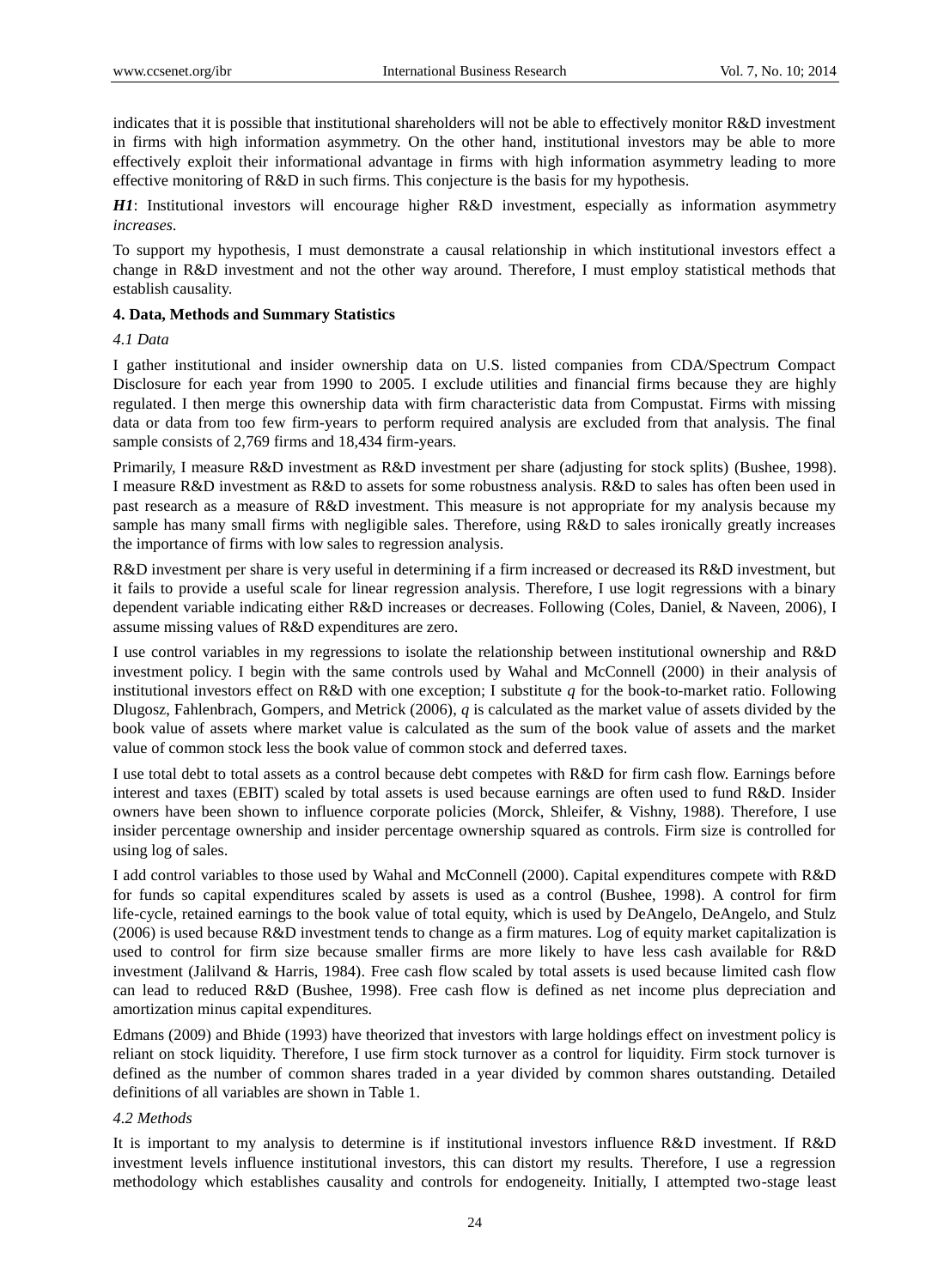squares' regressions with instrumental variables. Unfortunately, I was unable to find instrumental variables which met statistical and conceptual requirements.

|  | Table 1. Variable definitions-R&D |
|--|-----------------------------------|
|--|-----------------------------------|

| Variable         | Description                                                                                              | Definition                                                                                                                  |  |  |  |  |  |
|------------------|----------------------------------------------------------------------------------------------------------|-----------------------------------------------------------------------------------------------------------------------------|--|--|--|--|--|
|                  | Panel A: Summary Statistics and Correlation Table Variables                                              |                                                                                                                             |  |  |  |  |  |
| N                | Number of Firms                                                                                          | The number of firms.                                                                                                        |  |  |  |  |  |
| Inst             | <b>Institutional Ownership</b>                                                                           | The fraction of shares owned by institutional investors.                                                                    |  |  |  |  |  |
| R&D              | R&D Expenses                                                                                             | Research and development expenses divided by previous year's sales                                                          |  |  |  |  |  |
| q                | <b>Investment Opportunities</b>                                                                          | Market value of assets to the book value of assets                                                                          |  |  |  |  |  |
| <b>MktCap</b>    | Market Capitalization                                                                                    | The dollar market value of common stock in millions.                                                                        |  |  |  |  |  |
| <i>LifeCycle</i> | Firm Life-cycle                                                                                          | The ratio of retained earnings to total equity.                                                                             |  |  |  |  |  |
| Liquidity        | <b>Stock Turnover</b>                                                                                    | Number of common shares traded in a year divided by common shares outstanding                                               |  |  |  |  |  |
| <b>FCF</b>       | Free Cash Flow                                                                                           | Net income plus depreciation and amortization minus capital expenditures scaled by<br>total assets.                         |  |  |  |  |  |
|                  |                                                                                                          | Panel B: Regression Dependent Variables (Measured as changes in values from year $t-1$ to t.)                               |  |  |  |  |  |
| R&D_Incr         | R&D Increase                                                                                             | Binary variable equal to one if there is an increase in R&D expenses per split-adjusted<br>common share and zero otherwise. |  |  |  |  |  |
| R&D_Decr         | R&D Decrease                                                                                             | Binary variable equal to one if there is a decrease in R&D expenses per split-adjusted<br>common share and zero otherwise.  |  |  |  |  |  |
| R&D_Assets       | R&D to Assets                                                                                            | R&D expenses divided by previous year's total assets                                                                        |  |  |  |  |  |
|                  | Panel C: Regression Independent Variables (Measured as changes in values from year $t - 2$ to $t - 1$ .) |                                                                                                                             |  |  |  |  |  |
| Inst             | <b>Institutional Ownership</b>                                                                           | The fraction of shares owned by institutional investors.                                                                    |  |  |  |  |  |
| $\boldsymbol{q}$ | <b>Investment Opportunities</b>                                                                          | Market value of assets to the book value of assets                                                                          |  |  |  |  |  |
| Debt             | Debt Ratio                                                                                               | Debt to assets.                                                                                                             |  |  |  |  |  |
| ROA              | Return on Assets                                                                                         | Earnings before interest and taxes divided by total assets.                                                                 |  |  |  |  |  |
| <i>Insider</i>   | Insider Ownership                                                                                        | The fraction of shares owned by insiders.                                                                                   |  |  |  |  |  |
| Insider2         | Insider Ownership Squared                                                                                | The squared value of Insider.                                                                                               |  |  |  |  |  |
| <b>MktCap</b>    | Market Capitalization                                                                                    | The dollar market value of common stock in millions.                                                                        |  |  |  |  |  |
| CapEx            | Capital Expenditures                                                                                     | Capital expenditures to total assets                                                                                        |  |  |  |  |  |
| <b>FCF</b>       | Free Cash Flow                                                                                           | Net income plus depreciation and amortization minus capital expenditures scaled by<br>total assets.                         |  |  |  |  |  |
| Liquidity        | <b>Stock Turnover</b>                                                                                    | Number of common shares traded in a year divided by common shares outstanding                                               |  |  |  |  |  |
| <i>LifeCycle</i> | Firm Life-cycle                                                                                          | The ratio of retained earnings to total equity.                                                                             |  |  |  |  |  |
| Revenue          | Revenue                                                                                                  | The logarithm of firm revenue.                                                                                              |  |  |  |  |  |

I establish causality by using fixed effects regressions on changes in dependent variables from year *t*–1 to *t* on changes in independent variables from *t*–2 to *t*–1. Firm fixed effect regressions control for all stable characteristics of a firm including industry and unmeasured characteristics. I employ dummy variables for each year to account for time-varying omitted characteristics. Firm fixed effects with yearly dummy variables limit endogeneity problems. An intercept for each firm for each year is created by the use of yearly dummy variables and fixed effects. These intercepts are an average value of the unobserved fixed effects for each firm-year and are not relevant to my analysis. Therefore, their values are not reported.

I add robustness to my results and address potential endogeneity more comprehensively by using a difference generalized method of moments (GMM) methodology based on the Holtz-Eakin, Newey, and Rosen (1988)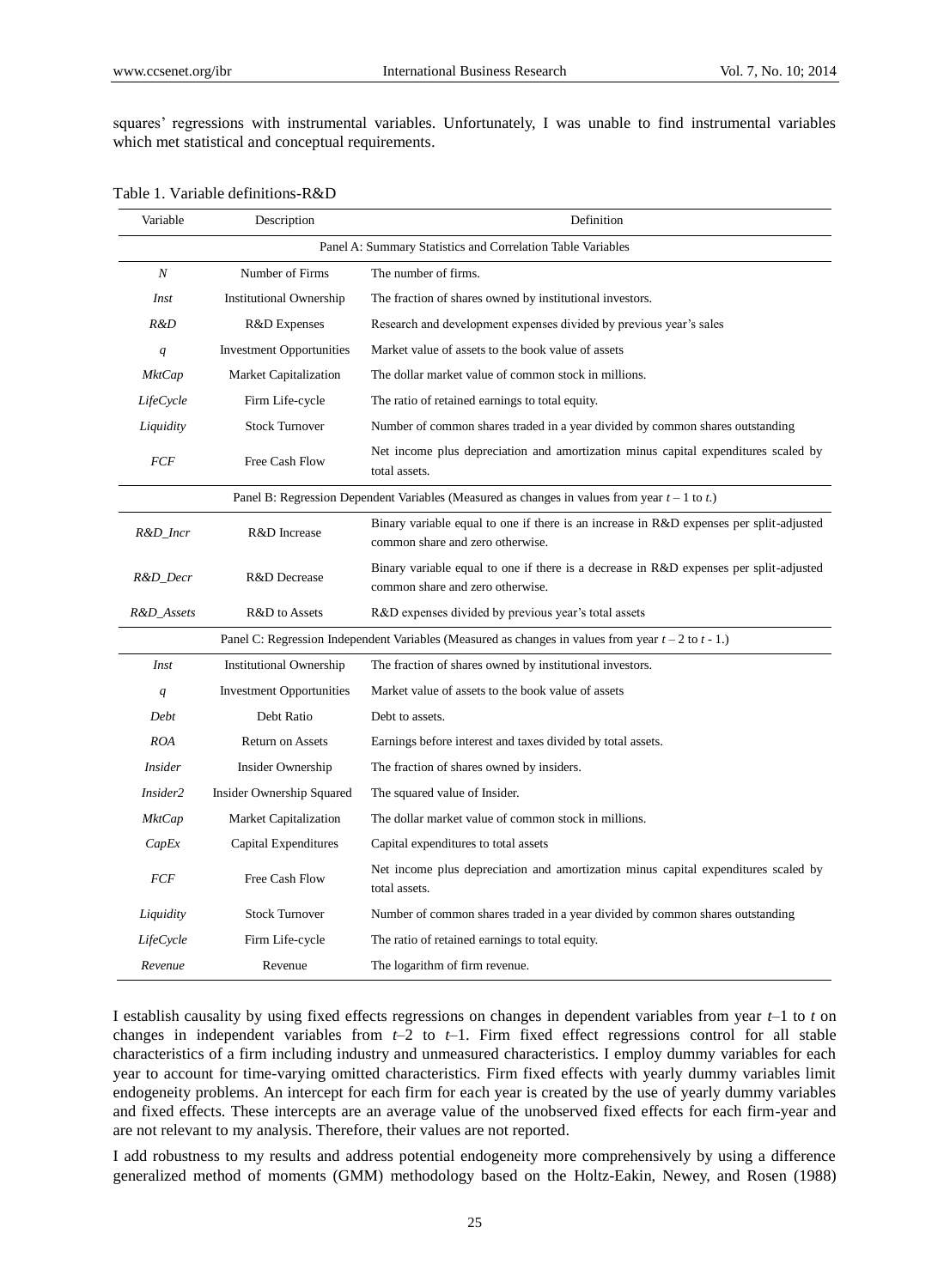methodology with refinements and validity tests developed by Arellano and Bond (1991). I use the Stata command xtabond2 developed by (Roodman, 2009) to implement the methodology.

The difference GMM methodology is especially useful in panel samples like mine with a limited number of time periods and many firms. My sample consists of a maximum of 16 years of data for over 10,000 firms. Difference GMM uses lagged values of the dependent and independent variables of interest as instruments and removes fixed effects. It avoids endogeneity problems associated with autocorrelation in the dependent variable and with the inclusion of lagged independent variables. Almeida, Campello, and Galvao (2010) find that difference GMM is effective in regressions using sample data that contains firm-fixed effects and heteroskedasticity.

Difference GMM uses lagged endogenous regressors as instruments. This shrinks the sample size because at least one year of data has to be dropped for each firm. In my analysis, I only have to drop one year of data for each firm.

The dependent variables in my regressions depend on past realizations because current R&D investment policy is largely dependent on past R&D investment policy. In my difference GMM robustness checks, the independent variables of interest are assumed to be endogenous. In fact, the main purpose of difference GMM robustness checks is to control for the expected endogenous relationship between R&D investment policy and institutional ownership.

My implementation of difference GMM results in the following model.

$$
\Delta Policy_{it} = \Delta Policy_{it-1} + \Delta Inst_{it-1} + \beta \bullet \Delta Control_{it-1} + \Delta \varepsilon_{it} \tag{1}
$$

In this model, *Policy*<sub>it</sub> represents the change in the firm R&D investment policy. *Policy*<sub>it-1</sub> represents the change in firm repurchase policy in the previous year. The independent variable *Inst*i*t-1* represents the change in institutional ownership percentage in the previous year. Controli*t-1* represents a vector of time-varying firm level control variables. Year dummies are included as control variables to remove time-related shocks that affect all firms. The  $\varepsilon_{it}$  term represents a time-varying observation-specific error term. The difference GMM methodology uses first-differences thus removing the firm-fixed effects because they are time invariant.

I was able to use the first lag of independent policy and institutional variables in all my regressions as an instrument. I use two tests of model validity which are recommended by Roodman (2009): the Hansen-Sargan *J*-test and the Arellano-Bond test for second-order autocorrelation in differenced residuals. For both tests, a higher *p*-value indicates a valid model while *p*-values of less than 0.10 indicate an invalid model. AR(1) autocorrelation in differenced residuals is expected. The Arellano-Bond test for second-order autocorrelation is important because AR(2) autocorrelation indicates an invalid model. Therefore, I do not use any models in which the null hypothesis of no AR(2) autocorrelation is rejected at the 10% level.

## *4.3 Summary Statistics*

Table 2 displays sample summary statistics. Panel A includes all firms and panel B includes only firm-years in which the firm made R&D investments. Statistics are shown for two time periods, 1990–1997 and 1998–2005, and for the total sample. Means are shown and medians are shown in parentheses below.

There are some notable patterns in the statistics. Institutional investors' percentage ownership increases from the early period to the late period. The institutional ownership levels for all firms and for firms that invest in R&D is rather similar. There is an increase in R&D expenses to sales from the first period to the next. Skewness in all groups is indicated in the R&D to sales ratio because the average is much higher than the median. This skewness is the result of a few firms with very large R&D to sales ratios.

Firm size and *q* increase also increase in the second time period. Firm life-cycle is proxied by retained earnings to total equity. The ratio is higher for more mature firms. Firms are more mature in the earlier years. This is probably a result of firms conducting initial public offerings as the internet bubble expanded. Firms with R&D expenses are less mature and have higher liquidity than firms overall.

Table 3 displays selected firm variables correlations. An asterisk denotes correlations that are significant at the 5% level. R&D to sales (*R&D*) and Tobin's *q* (*q*) are inversely related with institutional ownership (*Inst*). Institutional ownership is positively related to free cash flow to assets (*FCF*) and the market value of common stock (*MktCap*). My firm-life cycle proxy, retained equity to total equity (*LifeCycle*), is not significantly correlated with any of the other variables.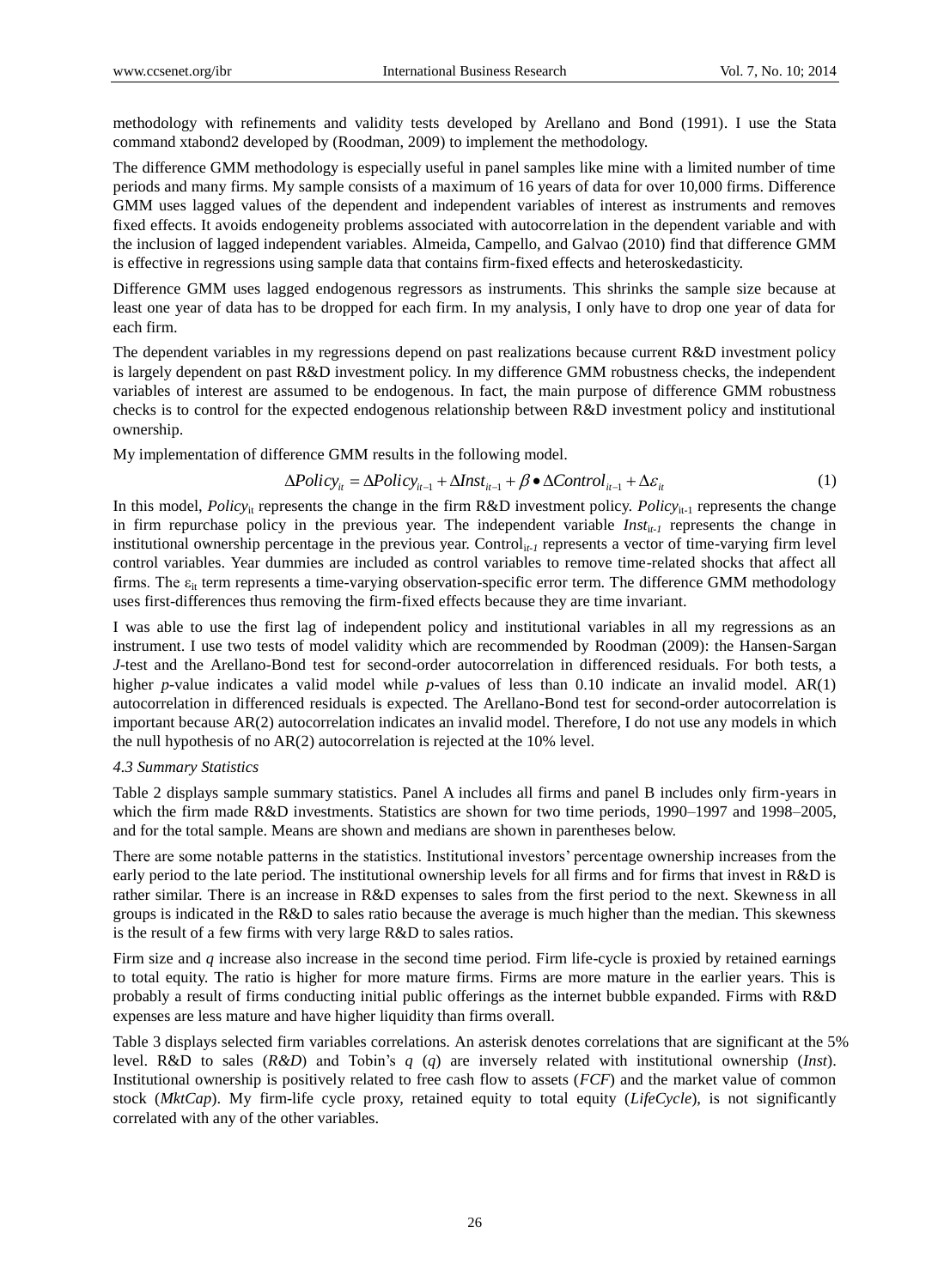| Panel A: All Firms |                  |             |         |                                  |               |           |           |            |
|--------------------|------------------|-------------|---------|----------------------------------|---------------|-----------|-----------|------------|
| Years              | $\boldsymbol{N}$ | <i>Inst</i> | R&D     | q                                | <b>MktCap</b> | LifeCycle | Liquidity | <b>FCF</b> |
| 1990 - 1997        | 37492            | 28.9%       | 1.155   | 2.81                             | 2106          | $-0.69$   | 4.46      | $-0.16$    |
|                    |                  | (23.6%)     | (0.000) | (1.85)                           | (163)         | (0.29)    | (0.64)    | (0.01)     |
| 1998 - 2005        | 42398            | 33.3%       | 1.656   | 4.68                             | 4891          | $-0.53$   | 4.80      | $-0.39$    |
|                    |                  | $(25.8\%)$  | (0.003) | (1.86)                           | (350)         | (0.18)    | (0.86)    | (0.01)     |
| Total              | 79890            | 31.3%       | 1.433   | 3.82                             | 3603          | $-0.61$   | 4.64      | $-0.28$    |
|                    |                  | $(24.6\%)$  | (0.000) | (1.85)                           | (239)         | (0.24)    | (0.74)    | (0.01)     |
|                    |                  |             |         | Panel B: Firms with R&D Expenses |               |           |           |            |
| 1990 - 1997        | 17240            | 29.8%       | 2.479   | 3.04                             | 3007          | $-1.75$   | 6.88      | $-0.11$    |
|                    |                  | $(24.1\%)$  | (0.059) | (2.12)                           | (157)         | (0.26)    | (0.75)    | (0.02)     |
| $1998 - 2005$      | 21751            | 33.3%       | 3.197   | 3.97                             | 6360          | $-0.48$   | 6.30      | $-0.33$    |
|                    |                  | $(25.8\%)$  | (0.096) | (2.23)                           | (317)         | (0.01)    | (1.01)    | $(-0.00)$  |
| Total              | 38991            | 31.8%       | 2.896   | 3.56                             | 4894          | $-1.04$   | 6.55      | $-0.24$    |
|                    |                  | $(24.9\%)$  | (0.078) | (2.18)                           | (226)         | (0.14)    | (0.88)    | (0.01)     |

#### Table 2. Summary statistics

Means are shown on the first row and medians are shown in parentheses on the second row.

#### Table 3. Correlations

|               | R&D        | Inst       | q          | <b>MktCap</b> | LifeCycle | Liquidity |
|---------------|------------|------------|------------|---------------|-----------|-----------|
| Inst          | $-0.0133*$ |            |            |               |           |           |
| q             | 0.0028     | $-0.0135*$ |            |               |           |           |
| <b>MktCap</b> | $-0.0049$  | $0.0865*$  | $-0.0019$  |               |           |           |
| LifeCycle     | $-0.0010$  | 0.0013     | 0.0013     | 0.0009        |           |           |
| Liquidity     | $-0.0002$  | $-0.0009$  | $-0.0003$  | $-0.0008$     | 0.0002    |           |
| <b>FCF</b>    | $-0.0032$  | $0.0232*$  | $-0.4194*$ | 0.0023        | $-0.0008$ | 0.0000    |

\* indicates two-tailed significance at 5%.

#### **5. The Effect of Institutional Owners and Information Asymmetry on R&D Investment**

Wahal and McConnell (2000) note that despite the advantages of R&D investment in the long-term; R&D reduces current income because it is expensed immediately. This provides an incentive for management to engage in managerial myopia by underinvesting in R&D. I mimic their method for showing a negative relationship between current R&D investment and current earnings using my sample.

I use firm fixed effect regressions using current year net income before extraordinary items divided by total assets from the previous year as the dependent variable. Current R&D expenditures divided by the previous year's sales is the only independent variable. The results, which are not shown in a table, provide evidence for a negative relationship between the two variables.

I run the regression for the entire sample, for 1990–1997, and for 1998–2005. The coefficient is significantly negative in each case with *t*-statistics of 8.58, 3.80 and 5.67 respectively. I run the regression on a yearly basis and the coefficient is negative for each year with a minimum *t*-statistic of 2.10. The value for  $R^2$  is over 0.05 for all but two of the years. My findings are similar to that of Wahal and McConnell (2000) in that R&D investment reduces current earnings.

I use the following firm and year fixed effects logit model to examine the effect that institutional investor ownership levels have on R&D investment.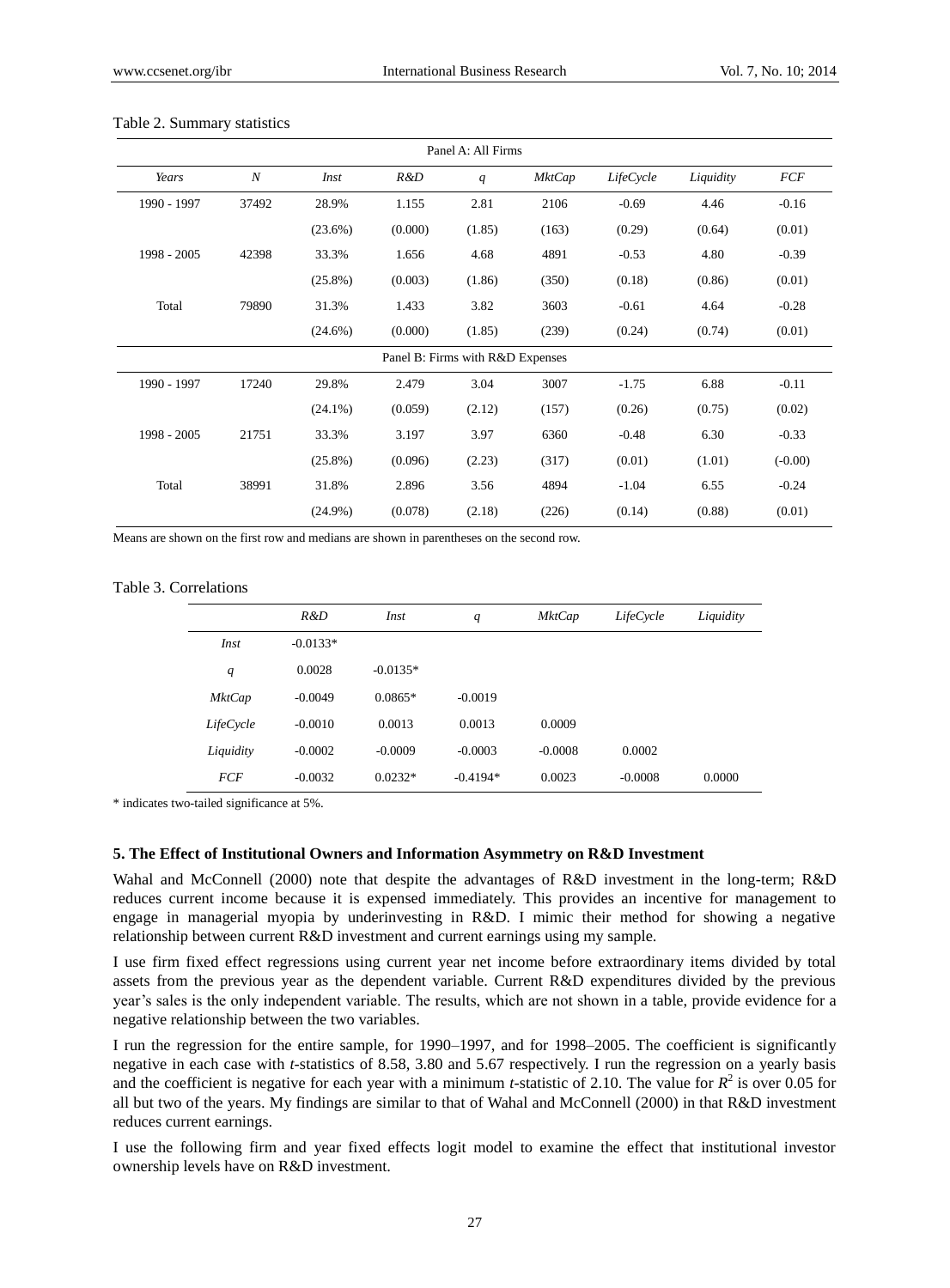$$
RDChg_{it} = Year_t + Firm_t + Inst_{it-1} + \beta \bullet Control_{it-1} + \varepsilon_{it}
$$
\n(2)

The dependent variable  $RDChg_{ii}$  is a binary variable set to one if there is an increase in R&D investment per share. In a robustness check it is set to one if there is a *decrease* in R&D investment per share. The independent variable *Instit-1* represents the effect that changes in institutional ownership percentage have on R&D investment increases (or decreases in the robustness check) in the following year.

(1)  $(2)$   $(3)$   $(4)$   $(5)$   $(6)$ All Firms All Firms No R&D Incr. in year *t* - 2 R&D Incr. in year *t* - 2 1990–1997 1998–2005 *R&D\_Incr R&D\_Incr R&D\_Incr R&D\_Incr R&D\_Incr R&D\_Incr Inst* 0.8576\*\*\* 0.8496\*\*\* 0.6722\*\*\* 0.8601\*\*\* 0.8353\*\*\*  $(5.54)$   $(3.13)$   $(2.95)$   $(2.73)$   $(4.30)$ *q* -0.0406\*\*\* -0.0374\*\*\* -0.0366\*\*\* -0.0470\*\*\* -0.0797\*\*\* -0.0290\*\*\*  $(4.97)$   $(4.64)$   $(2.94)$   $(3.23)$   $(3.17)$   $(3.46)$ *Debt* -0.0920 -0.0807 0.1262 -0.5816\*\* -0.7951\*\* -0.0231  $(1.18)$   $(1.04)$   $(1.10)$   $(2.39)$   $(2.27)$   $(0.33)$ *ROA* 0.1942\* 0.1969\* -0.0509 0.1756 0.8265\*\* 0.1590  $(1.84)$   $(1.85)$   $(0.40)$   $(0.75)$   $(2.30)$   $(1.36)$ *Insider* -0.1552 -0.1622 -0.6080 0.8499 -0.8434 0.5605  $(0.46)$   $(0.48)$   $(1.12)$   $(1.57)$   $(1.36)$   $(1.28)$ *Insider2* 0.3269 0.3213 1.0153 -0.7765 1.2460\* -0.7551  $(0.74)$   $(0.72)$   $(1.39)$   $(1.10)$   $(1.66)$   $(1.24)$ *MktCap* 0.6717\*\*\* 0.6324\*\*\* 0.6192\*\*\* 0.6859\*\*\* 0.5291\*\*\* 0.5797\*\*\*  $(15.48)$   $(14.48)$   $(9.16)$   $(9.06)$   $(4.93)$   $(11.33)$ *CapEx* 0.2181 0.1729 0.1679 -0.0410 -0.2828 0.5615\*  $(0.96)$   $(0.76)$   $(0.47)$   $(0.12)$   $(0.67)$   $(1.77)$ *FCF* 0.1560\*\* 0.1637\*\*\* 0.1714\* 0.3113\*\* 0.5970\*\* 0.1402\*\*  $(2.54)$   $(2.59)$   $(1.89)$   $(2.27)$   $(2.46)$   $(2.04)$ *Liquidity* -0.0001 -0.0001 -0.0001 0.0188 -0.0001 0.0215\*  $(0.24)$   $(0.23)$   $(0.18)$   $(0.98)$   $(0.13)$   $(1.65)$ *LifeCycle* 0.0001 0.0001 0.0001 -0.0025\*\* 0.0001 0.0001  $(0.66)$   $(0.64)$   $(0.91)$   $(2.21)$   $(0.21)$   $(0.78)$ *Revenue* 0.0912\*\* 0.0849\*\* 0.0272 0.2382\*\*\* -0.0477 0.0572  $(2.47)$   $(2.30)$   $(0.53)$   $(3.37)$   $(0.57)$   $(1.27)$ Observations 18434 18215 6627 8630 4888 10919 Number of Firms 2769 2757 1607 1814 1236 2126 Pseudo R-sqr. 0.04 0.05 0.06 0.07 0.04 0.06

Table 4. Institutional ownership and R&D

Absolute value of z statistics in parentheses.

\* significant at 10%; \*\* significant at 5%; \*\*\* significant at 1%.

This table reports estimates of firm and year fixed effect logit regressions of increases (from year *t* - 1 to *t*) in R&D expenditures (*R&D\_Incr*). All independent variable values are calculated as changes in that independent variable from year *t* - 2 to *t* - 1. Regressions (1) and (2) include all firms. Regression (3) includes only firms that had no R&D increase in year *t* - 2 and regression (4) includes only firms that had an R&D increase in year *t* - 2. Regression (5) includes the years from 1990 to 1997. Regression (6) includes the years from 1998 to 2005.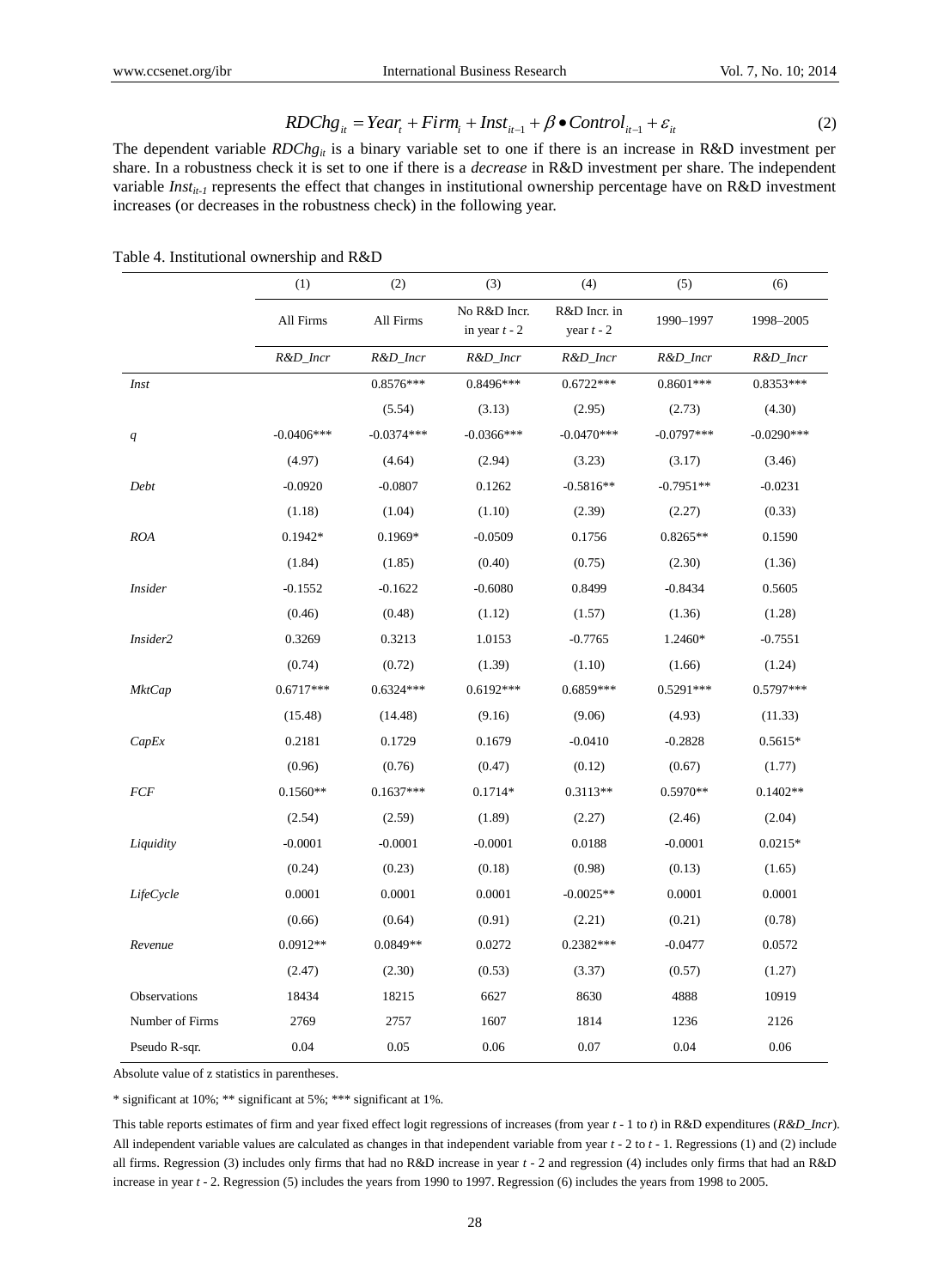In model 2, *Year<sup>t</sup>* represents year fixed effects and firm fixed effects are represented by *Firm<sup>i</sup>* . *Controlit-1* is a vector of time-varying firm level control variables which consists of: *q*, debt, ROA, insider ownership, insider ownership squared, log of market capitalization, capital expenditures to assets, free cash flow to assets, stock turnover, retained equity to total equity, and log of revenue. The error term is denoted by *εit*.

The independent variables are quantified as the change from year  $t - 2$  to year  $t - 1$ . The dependent variable is quantified as the change in R&D from year *t* - 1 to year *t*. Firms that increase their R&D investment in every year of the sample and firms that don't increase their R&D investment in any year of the sample are dropped from the regression. This an advantage to the logit model since only firms that change R&D policy are included in regression samples.

|                  | (1)                 | (2)              | (3)                           |  |
|------------------|---------------------|------------------|-------------------------------|--|
|                  | Early LifeCycle     | Middle LifeCycle | Late LifeCycle                |  |
|                  | $R&D_{\text{Incr}}$ | R&D_Incr         | $R&D_{\text{--}}$ <i>Incr</i> |  |
| Inst             | $0.6381**$          | $0.7078***$      | 0.4883                        |  |
|                  | (2.09)              | (2.80)           | (1.43)                        |  |
| $\boldsymbol{q}$ | $-0.0458***$        | $-0.0334*$       | $-0.0017$                     |  |
|                  | (3.35)              | (1.83)           | (0.09)                        |  |
| Debt             | $-0.3202$           | $-1.0502***$     | 0.0176                        |  |
|                  | (1.08)              | (2.89)           | (0.26)                        |  |
| <b>ROA</b>       | $0.5454***$         | 0.6316           | $-0.1661$                     |  |
|                  | (3.55)              | (1.37)           | (0.97)                        |  |
| <b>Insider</b>   | 0.3653              | $-0.0498$        | $-0.6912$                     |  |
|                  | (0.62)              | (0.08)           | (0.99)                        |  |
| Insider2         | $-0.1883$           | 0.2393           | 1.0595                        |  |
|                  | (0.23)              | (0.30)           | (1.18)                        |  |
| <b>MktCap</b>    | $0.5805***$         | $0.6403***$      | $0.5050***$                   |  |
|                  | (8.46)              | (6.70)           | (4.64)                        |  |
| CapEx            | 0.6182              | 0.1985           | $-0.6114$                     |  |
|                  | (1.58)              | (0.50)           | (0.91)                        |  |
| <b>FCF</b>       | 0.0582              | $0.6432**$       | $0.2967*$                     |  |
|                  | (0.73)              | (1.97)           | (1.91)                        |  |
| Liquidity        | $0.0847***$         | 0.0017           | $-0.0929**$                   |  |
|                  | (3.84)              | (0.09)           | (2.03)                        |  |
| LifeCycle        | 0.0002              | $-0.0460$        | $-0.0002$                     |  |
|                  | (1.12)              | (1.13)           | (0.52)                        |  |
| Revenue          | $-0.0130$           | 0.1008           | $0.3387**$                    |  |
|                  | (0.30)              | (0.85)           | (2.41)                        |  |
| Observations     | 4637                | 5793             | 5693                          |  |
| Number of Firms  | 1028                | 1154             | 855                           |  |
| Pseudo R-squared | 0.09                | 0.06             | 0.03                          |  |

Table 5. Institutional ownership, R&D, and firm life-cycle

Absolute value of z statistics in parentheses.

\* significant at 10%; \*\* significant at 5%; \*\*\* significant at 1%.

This table reports estimates of firm and year fixed effect logit regressions of increases (from year *t* - 1 to *t*) in R&D expenditures (*R&D\_Incr*). All independent variable values are calculated as changes in that independent variable from year *t* - 2 to *t* - 1. Sample firms used in regressions (1), (2), and (3) include only Early, Middle, and Late *LifeCycle* firms, respectively. The Early, Middle, and Late *LifeCycle* groups include the lowest three, middle four, and highest three *LifeCycle* deciles from year *t* - 1, respectively. Deciles are formed on a yearly basis.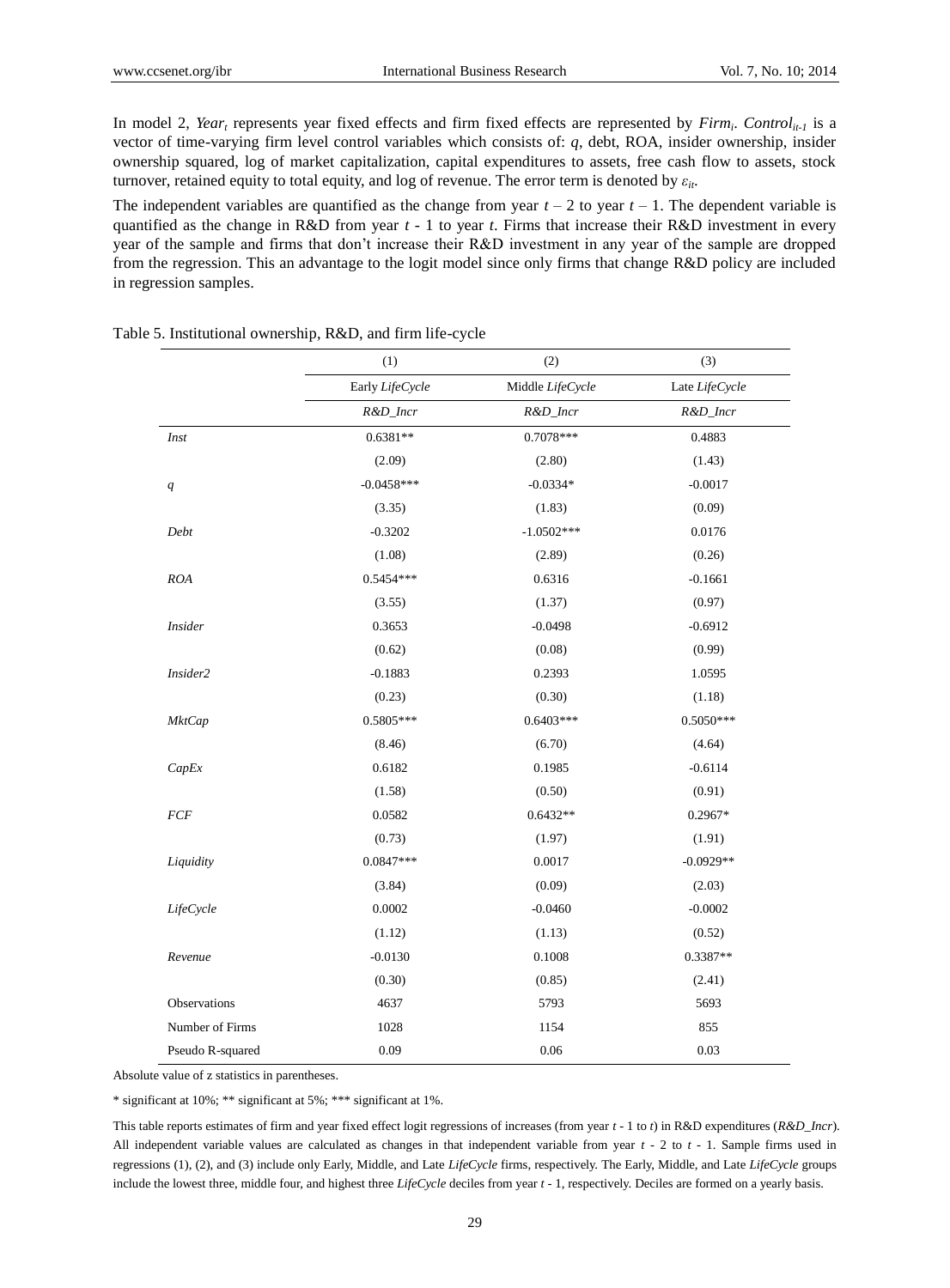The effects that institutional ownership changes have on per share increases in R&D investment in the subsequent year are displayed in Table 4. The second regression shows that increased institutional ownership increases the probability that a firm will increase R&D investment in the ensuing year. This could be because institutional investors tend to invest more in firms that regularly increase their R&D investment. Therefore, the third regression is run only on firms that did not increase R&D investment in year *t* – 2. Once again, an increase in institutional investor ownership increases the probability of an R&D investment increase in the ensuing year. The last regression is run on firms that increased R&D investment in year *t* – 2. Evidently, institutional investors encourage R&D investment increases in firms that had previously increased their R&D as well. The fifth and sixth regressions demonstrate that higher institutional ownership results in increased R&D for both the 1990 – 1997 and 1998 – 2005 time periods.

Table 6. R&D and firm life-cycle (GMM)

|                                | (1)<br>(2)  |                 | (3)            |  |
|--------------------------------|-------------|-----------------|----------------|--|
|                                | All Firms   | Early LifeCycle | Late LifeCycle |  |
|                                | R&D_Assets  | R&D_Assets      | R&D_Assets     |  |
| Inst                           | $0.0744**$  | 0.0950*         | 0.0537         |  |
|                                | (2.02)      | (1.73)          | (0.95)         |  |
| R&D_Assets                     | $0.2364**$  | $0.2167**$      | $-0.0971$      |  |
|                                | (2.43)      | (2.45)          | (0.55)         |  |
| q                              | $0.0392***$ | $0.0357***$     | $0.0415*$      |  |
|                                | (2.73)      | (3.77)          | (1.95)         |  |
| Debt                           | $-0.0442$   | 0.1095          | $-0.0130$      |  |
|                                | (0.29)      | (0.63)          | (0.28)         |  |
| ROA                            | 0.1129      | $-0.0665$       | 0.0741         |  |
|                                | (1.21)      | (0.62)          | (1.15)         |  |
| <i>Insider</i>                 | 0.9170*     | $0.6558*$       | $-0.0378$      |  |
|                                | (1.72)      | (1.79)          | (0.07)         |  |
| Insider2                       | $-1.6853**$ | $-1.2905**$     | $-0.0613$      |  |
|                                | (2.15)      | (2.18)          | (0.08)         |  |
| <b>MktCap</b>                  | $-0.1634**$ | $-0.1351***$    | $-0.1605$      |  |
|                                | (2.49)      | (2.99)          | (1.43)         |  |
| CapEx                          | $-0.0658$   | $-0.1652$       | 0.5296         |  |
|                                | (0.30)      | (0.45)          | (1.60)         |  |
| <b>FCF</b>                     | $-0.0575$   | 0.0729          | $-0.0562$      |  |
|                                | (0.61)      | (1.02)          | (0.77)         |  |
| Liquidity                      | 0.0000      | 0.0000          | 0.0000         |  |
|                                | (0.13)      | (0.01)          | (0.68)         |  |
| LifeCycle                      | 0.0000      | 0.0000          | $-0.0004$      |  |
|                                | (0.22)      | (0.21)          | (0.74)         |  |
| Revenue                        | 0.0074      | 0.1379***       | $-0.0850$      |  |
|                                | (0.21)      | (3.04)          | (1.45)         |  |
| Observations                   | 14341       | 6759            | 7859           |  |
| Firms                          | 3127        | 2029            | 1768           |  |
| Chi <sub>2</sub> ( $p$ -value) | 0.000       | 0.000           | 0.049          |  |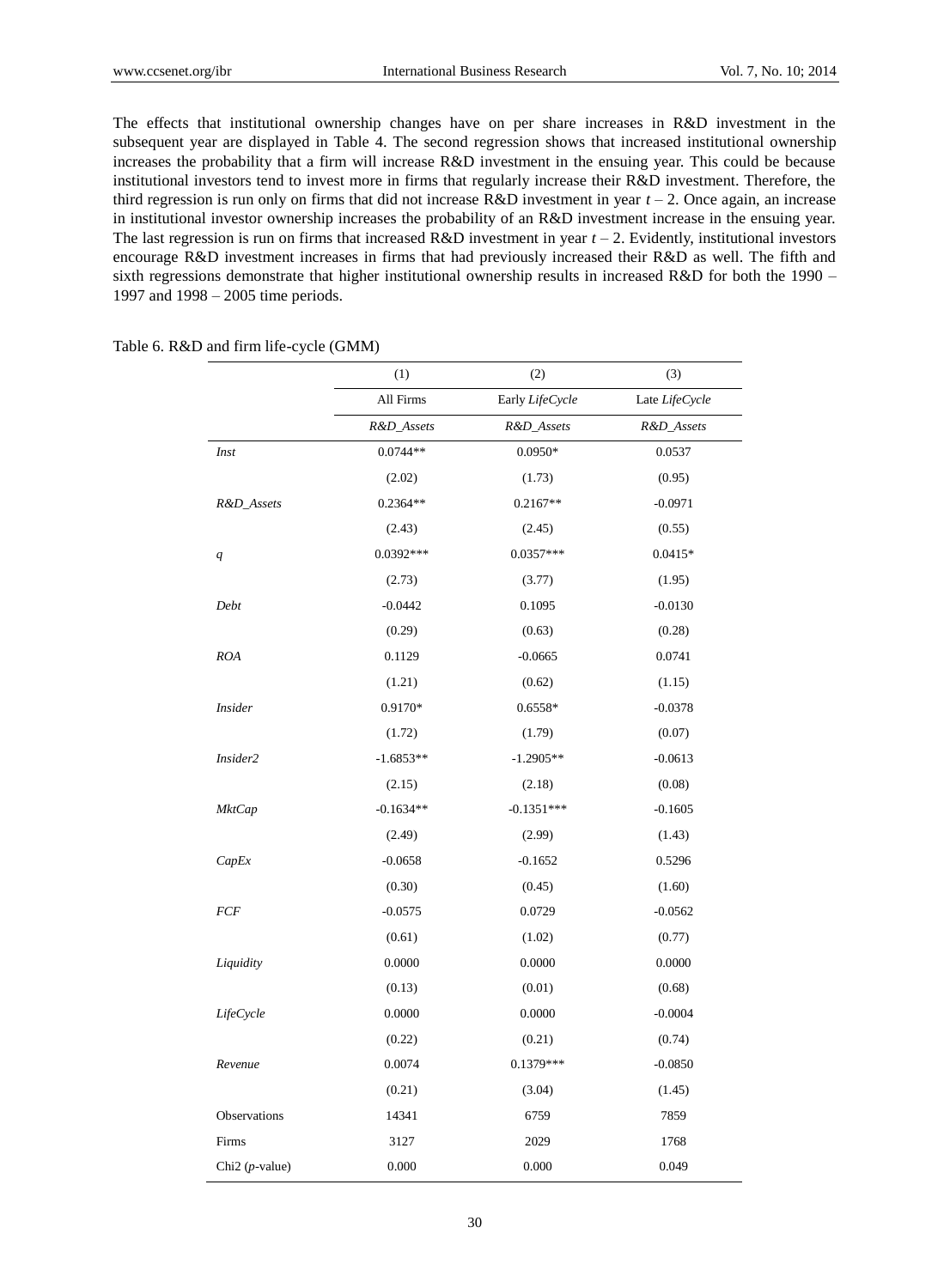| $J$ <i>p</i> -value    | 0.343 | 0.676 | 0.569 |
|------------------------|-------|-------|-------|
| $AR(2) p-value$        | 0.610 | 0.189 | 0.213 |
| <i>Inst</i> lag limits | None  | None  | None  |
| $R&D$ lag limit        | 3     |       | None  |

Robust z stats in parentheses: \* significant at 10%; \*\* significant at 5%; \*\*\* significant at 1%.

This table reports estimates generated by difference GMM of changes (from year *t* - 1 to *t*) in R&D expenditures divided by assets (*R&D\_Assets*). All independent variable values are changes from year *t* - 2 to *t* - 1. Regressions (2) and (3) include only Early and Late *LifeCycle* firms (the lowest and highest five deciles from year t - 1), respectively. Deciles are formed on a yearly basis. *J* is the Hansen-Sargan test of overidentifying restrictions. AR(2) is the Arellano-Bond test of second-order autocorrelation in the errors. Independent variables *Inst* and *R&D\_Assets* are instrumented using GMM-type instrument lags. The maximum available lags which produce a valid model are used.

An increase in institutional investor ownership percentage generally leads to increased R&D investment, no matter if the firm increased their R&D investment in the previous year or not.

A logical extrapolation from this finding is that institutional owners will discourage R&D decreases. I verified this by running regressions identical to those in Table 4, but with a *decrease* in R&D investment as the binary dependent variable. The results (not displayed) are virtually a mirror image of the Table 4 results indicating that institutional owners discourage cuts in R&D.

My hypothesis states that institutional investors will encourage R&D investment more in firms that have high information asymmetry because their superior monitoring ability will allow them to discern the value of R&D investments more readily in such firms. I test this hypothesis using retained earnings to total equity (*LifeCycle*) as a proxy for information asymmetry. DeAngelo et al. (2006) use this measure as a proxy for firm life-cycle. They assert that this is a valid proxy for firm information asymmetry. This assertion appears logical because the more mature a firm is the more information an investor will have about the firm to judge its prospects, all else being equal.

I sort the sample of firms each year into information asymmetry deciles. I assign each firm-year to one of three groups. Firms in the bottom three deciles (Early *LifeCycle*) have high information asymmetry, those in the next four deciles (Middle *LifeCycle*) have moderate information asymmetry, and those in the highest three deciles (Late *LifeCycle*) have low information asymmetry.

The median R&D to sales ratio for firm-years in which a firm made an R&D investment in the early, middle, and late *LifeCycle* groups are 19.26%, 6.95% and 3.40% respectively. The percentage of firm-years in which the firm made an R&D investment in the early, middle, and late *LifeCycle* groups are 60%, 44% and 47% respectively. Thus, firms earlier in their *LifeCycle* (with higher information asymmetry) are prone to invest more and more often in R&D.

I run regressions using the firm and year fixed effects model 2 that shows the effect that changes in institutional ownership have on R&D investment increases in the subsequent year. Regressions are run on the early, middle, and late *LifeCycle* groups separately based on which group a firm is in during year *t* – 1. The results are shown in Table 5.

The first two regressions show that institutional investors encourage R&D increases in firms with high and moderate information asymmetry. The third regression shows that institutional investors do not encourage R&D investment increases at a significant level in firms with low information asymmetry. The pattern indicates that institutional investors encourage R&D investment more in firms with higher information asymmetry.

Table 6 displays my results using the Arellano and Bond (1991) difference linear GMM dynamic panel data methodology. This methodology controls for endogeneity issues. Difference GMM is a linear method. Therefore, I use changes in R&D to assets as my dependent variable when using this method. The results indicate that increased institutional investor ownership levels gives rise to an increase in R&D investment. Regression 2 indicates that increased institutional investor ownership levels leads to increased R&D in firms with high information asymmetry. Institutional investors have no significant effect on R&D in firms with high information asymmetry (regression 3).

In another robustness check which is displayed in Table 7, I use R&D intensity (R&D to total assets) instead of firm life-cycle (retained earnings to the book value of total equity) as a proxy for firm information asymmetry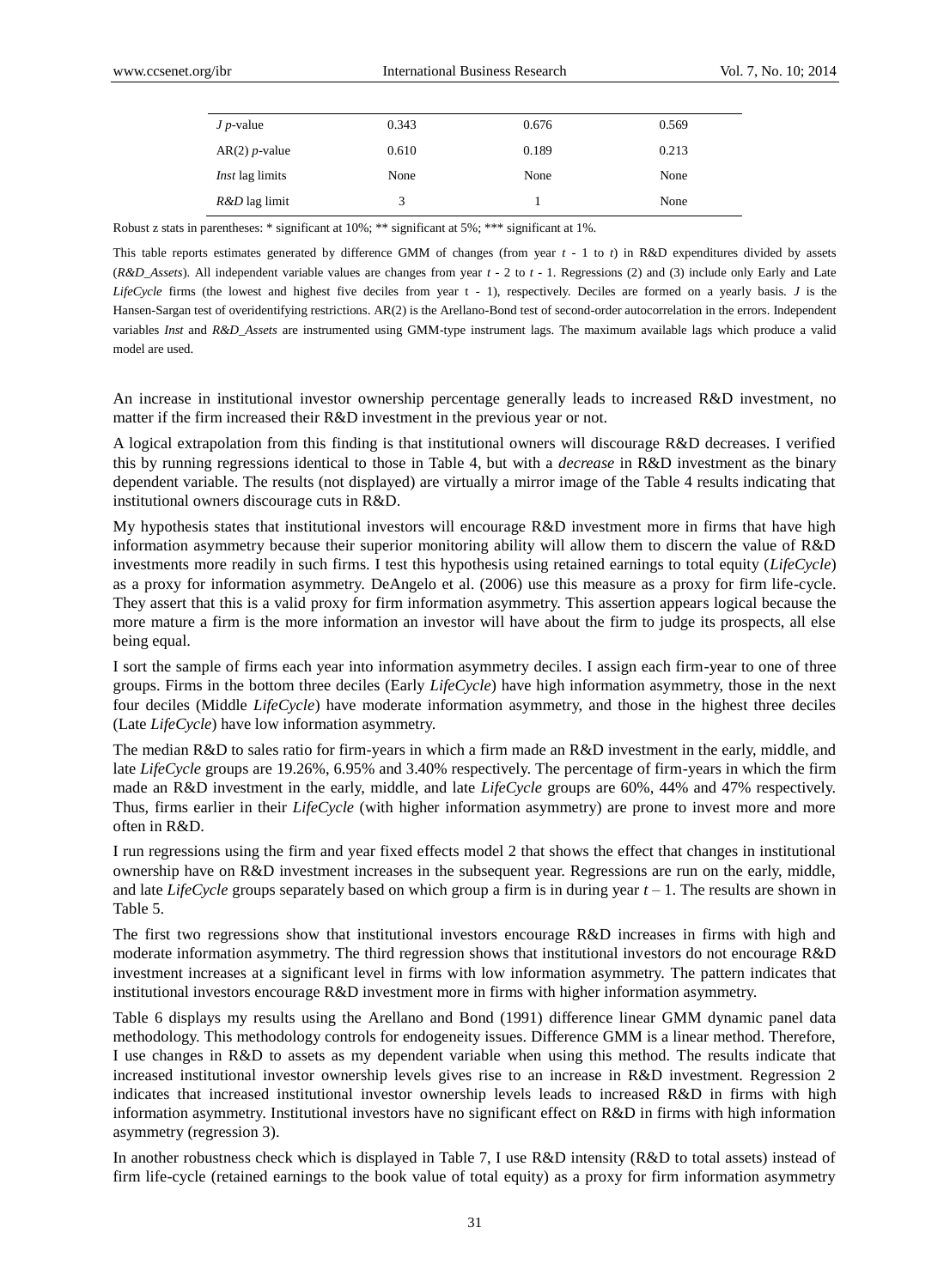$\overline{\phantom{a}}$ 

and get results which indicate that institutional investors encourage R&D in all firms, but this relationship appears to get stronger as R&D intensity (and information asymmetry) increases.

My results are consistent with the assertion that the superior monitoring ability of institutional investors allows them to discern the value of R&D investments more readily than other investors, even in firms with high information asymmetry.

|                  | (1)            | (2)               | (3)             |
|------------------|----------------|-------------------|-----------------|
|                  | Low R&D_Assets | Medium R&D_Assets | High R&D_Assets |
|                  | $R&D\_Incr$    | R&D_Incr          | $R&D\_Incr$     |
| <i>Inst</i>      | $0.6061*$      | $0.6958**$        | 1.3596***       |
|                  | (1.90)         | (2.48)            | (4.41)          |
| q                | $-0.0992*$     | $-0.1526***$      | $-0.0467***$    |
|                  | (1.71)         | (5.61)            | (4.22)          |
| Debt             | $-0.1701$      | $-0.1101$         | 0.0520          |
|                  | (0.52)         | (0.37)            | (0.45)          |
| <b>ROA</b>       | 0.2177         | $0.8210**$        | $-0.0103$       |
|                  | (0.50)         | (2.47)            | (0.06)          |
| <i>Insider</i>   | $-0.7198$      | 0.1148            | 0.8346          |
|                  | (1.08)         | (0.18)            | (1.15)          |
| Insider2         | 0.9051         | $-0.0948$         | $-0.9809$       |
|                  | (1.05)         | (0.11)            | (1.00)          |
| <b>MktCap</b>    | 0.7306***      | 0.9929***         | 0.7954 ***      |
|                  | (5.15)         | (9.19)            | (9.95)          |
| CapEx            | 0.8465         | 0.7958            | 0.8958**        |
|                  | (1.45)         | (1.62)            | (1.97)          |
| <b>FCF</b>       | 0.0500         | 0.1900            | 0.4066***       |
|                  | (1.05)         | (1.25)            | (2.76)          |
| Liquidity        | 0.0199         | 0.0156            | $-0.0001$       |
|                  | (0.49)         | (0.83)            | (0.16)          |
| LifeCycle        | 0.0036         | 0.0003            | $-0.0000$       |
|                  | (1.50)         | (0.84)            | (0.09)          |
| Revenue          | 0.0361         | $0.1874*$         | 0.0331          |
|                  | (0.26)         | (1.69)            | (0.60)          |
| Observations     | 4848           | 6044              | 3856            |
| Number of Firms  | 828            | 1145              | 817             |
| Pseudo R-squared | 0.03           | 0.08              | 0.12            |
|                  |                |                   |                 |

Absolute value of z statistics in parentheses.

\* significant at 10%; \*\* significant at 5%; \*\*\* significant at 1%.

This table reports estimates of firm and year fixed effect logit regressions of increases (from year *t* - 1 to *t*) in R&D expenditures (*R&D\_Incr*). All independent variable values are calculated as changes in that independent variable from year *t* - 2 to *t* - 1. Sample firms used in regressions (1), (2), and (3) include only Low, Medium and High *R&D\_Assets* firms, respectively. The Low, Medium and High *R&D\_Assets* groups include the lowest three, middle four, and highest three *Liquidity* deciles from year *t* - 1, respectively. Deciles are formed on a yearly basis.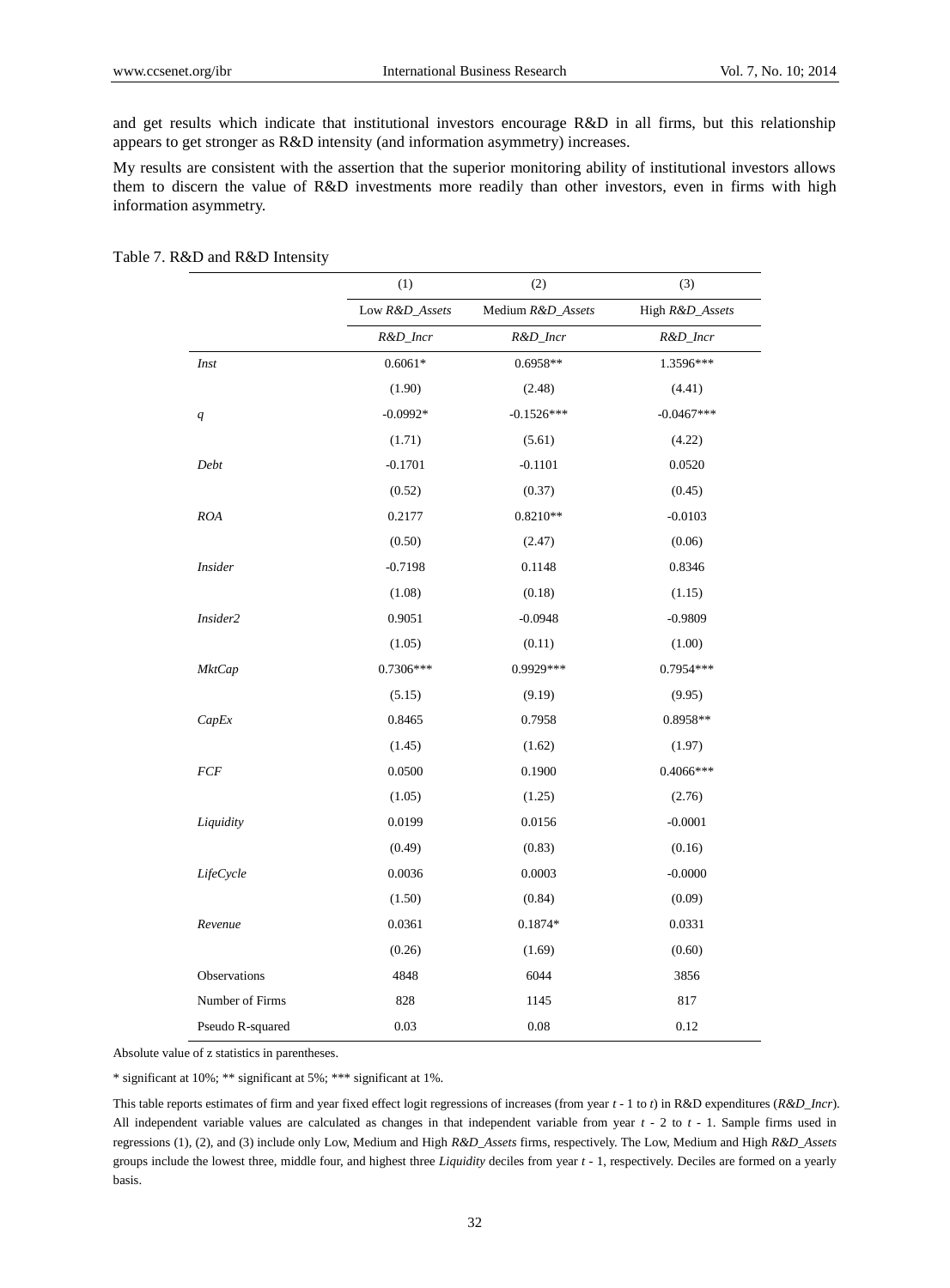#### **6. Discussion**

Institutional investors are important owners of U.S. corporations, owning approximately 70% of U.S. publicly owned shares. The amount of investment that a firm allocates to research and development (R&D) is an important policy decision for many corporations.

Institutional investors are better informed than other investors. Institutional owners should be able to gauge the long-term benefit of R&D investment more precisely than non-institutional investors. Therefore, I propose a hypothesis that predicts that the positive relationship between institutional investors and future R&D investment will strengthen in firms with higher information asymmetry. My results support this prediction. I find that Institutional investors encourage higher R&D investment primarily in firms with high information asymmetry indicating they have an advantage in discerning the value of R&D investments in such firms.

This study is limited to U.S. listed stocks and thus is only directly applicable to U.S. firms and the institutional investors that invest in them. Further research is required to see if the findings here can be expanded to include firms from other countries.

Institutional investor increases precede increases in research and development (R&D) investment overall and specifically in firms with higher information asymmetry. Institutional investors effectively induce management to conduct long-term R&D investment policies that are advantageous to the firm. This should increase firm value and benefit all owners of the company. Additionally, this should benefit the management of the firm as they are encouraged to invest in R&D projects that may only benefit the company in the long-term. Determining if firm value actually increases from the influence of institutional investors on R&D investment policy is a subject for future research.

## **References**

- Aboody, D., & Lev, B. (2000). Information Asymmetry, R&D, and Insider Gains. *Journal of Finance, 55*(6), 2747–2766. http://dx.doi.org/10.1111/0022-1082.00305
- Almazan, A., Hartzell, J. C., & Starks, L. T. (2005). Active institutional shareholders and costs of monitoring: Evidence from executive compensation. *Financial Management, 34*(4), 5–34. http://dx.doi.org/10.1111/j.1755-053X.2005.tb00116.x
- Almeida, H., Campello, M., & Galvao, A. F. (2010). Measurement errors in investment equations. *Review of Financial Studies, 23*(9), 3279–3328. http://dx.doi.org/10.1093/rfs/hhq058
- Arellano, M., & Bond, S. (1991). Some tests of specification for panel data: Monte Carlo evidence and an application to employment equations. *The Review of Economic Studies, 58*(2), 277–297. http://dx.doi.org/10.2307/2297968
- Baber, W. R., Fairfield, P. M., & Haggard, J. A. (1991). The effect of concern about reported income on discretionary spending decisions: The case of research and development. *Accounting Review, 66*(4), 818–829.
- Bange, M. M., & De Bondt, W. F. (1998). R&D budgets and corporate earnings targets. *Journal of Corporate Finance, 4*(2), 153–184. http://dx.doi.org/10.1016/S0929-1199(98)00006-6
- Bennett, J. A., Sias, R. W., & Starks, L. T. (2003). Greener pastures and the impact of dynamic institutional preferences. *Review of Financial Studies, 16*(4), 1203–1238. http://dx.doi.org/10.1093/rfs/hhg040
- Bhide, A. (1993). The hidden costs of stock market liquidity. *Journal of Financial Economics, 34*(1), 31–51. http://dx.doi.org/10.1016/0304-405X(93)90039-E
- Bhojraj, S., Hribar, P., Picconi, M., & McInnis, J. (2009). Making sense of cents: An examination of firms that marginally miss or beat analyst forecasts. *The Journal of Finance, 64*(5), 2361–2388. http://dx.doi.org/10.1111/j.1540-6261.2009.01503.x
- Bhojraj, S., & Libby, R. (2005). Capital market pressure, disclosure frequency-induced earnings/cash flow conflict, and managerial myopia. *The Accounting Review, 80*(1), 1–20. http://dx.doi.org/10.2308/accr.2005.80.1.1
- Bogle, J. C. (2010, 19 January). Restoring Faith in Financial Markets. *The Wall Street Journal,* p. A17.
- Bushee, B. J. (1998). The influence of institutional investors on myopic R&D investment behavior. *Accounting Review, 73*(3), 305–333.
- Cazier, R. A. (2011). Measuring R&D curtailment among short-horizon CEOs. *Journal of Corporate Finance,*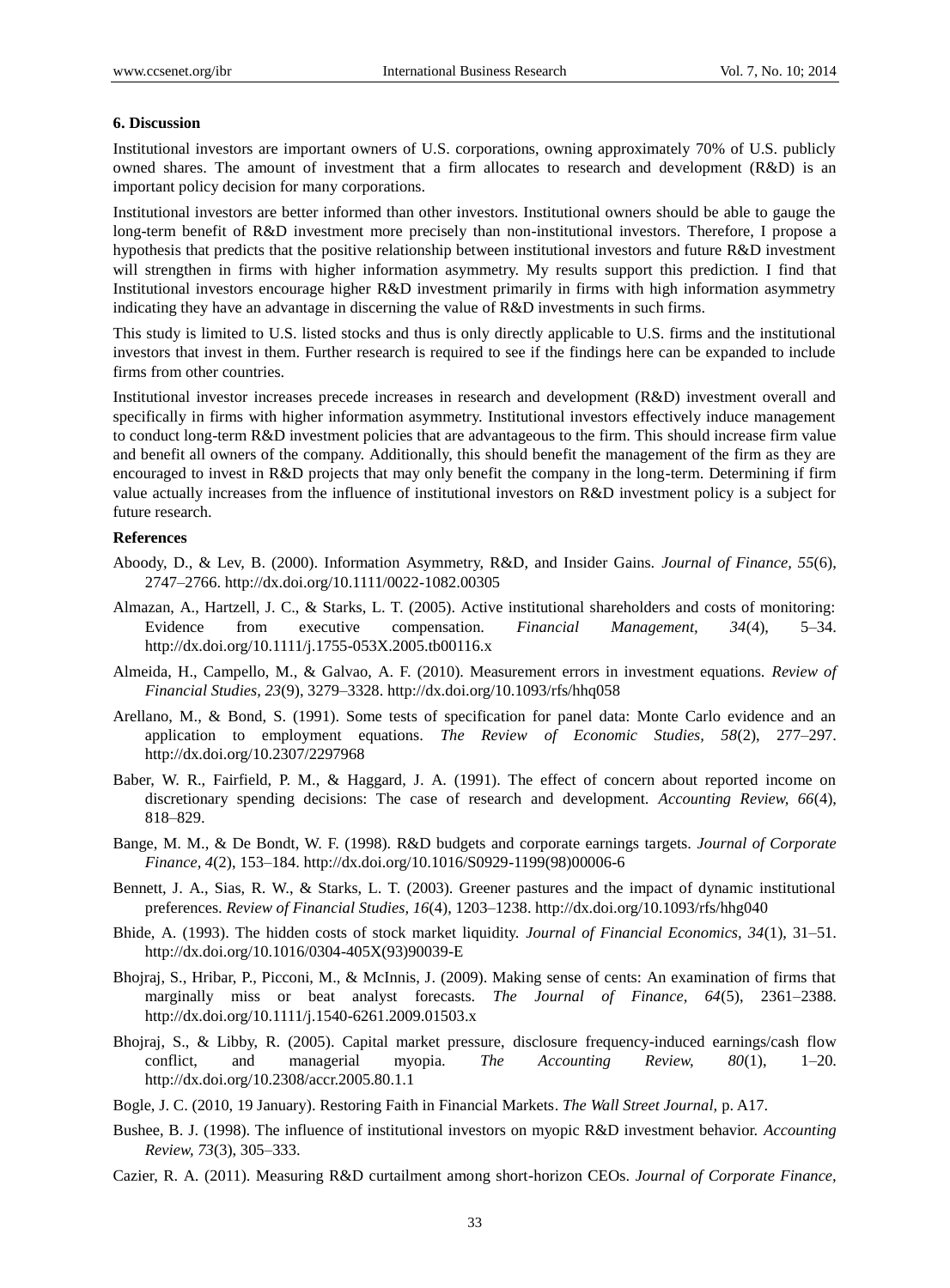*17*(3), 584–594. http://dx.doi.org/10.1016/j.jcorpfin.2011.02.005

- Chan, L. K., Lakonishok, J., & Sougiannis, T. (2001). The Stock Market Valuation of Research and Development Expenditures. *Journal of Finance, 56*(6), 2431–2456. http://dx.doi.org/10.1111/0022-1082.00411
- Chemmanur, T. J., He, S., & Hu, G. (2009). The role of institutional investors in seasoned equity offerings. *Journal of Financial Economics, 94*(3), 384–411. http://dx.doi.org/10.1016/j.jfineco.2008.12.011
- Cheng, M., Subramanyam, K., & Zhang, Y. (2007). *Earnings Guidance and Managerial Myopia*. Working paper, Kellogg School of Management, Northwestern University, Evanston.
- Coles, J. L., Daniel, N. D., & Naveen, L. (2006). Managerial incentives and risk-taking. *Journal of Financial Economics, 79*(2), 431–468. http://dx.doi.org/10.1016/j.jfineco.2004.09.004
- David, P., Hitt, M. A., & Gimeno, J. (2001). The Influence of Activism by Institutional Investors on R&D. *Academy of Management Journal, 44*(1), 144–157. http://dx.doi.org/10.2307/3069342
- DeAngelo, H., DeAngelo, L., & Stulz, R. M. (2006). Dividend policy and the earned/contributed capital mix: a test of the life-cycle theory. *Journal of Financial Economics, 81*(2), 227–254. http://dx.doi.org/10.1016/j.jfineco.2005.07.005
- Dechow, P. M., & Sloan, R. G. (1991). Executive incentives and the horizon problem: An empirical investigation. *Journal of Accounting and Economics, 14*(1), 51–89. http://dx.doi.org/10.1016/0167-7187(91)90058-S
- Dlugosz, J., Fahlenbrach, R., Gompers, P., & Metrick, A. (2006). Large blocks of stock: Prevalence, size, and measurement. *Journal of Corporate Finance, 12*(3), 594–618. http://dx.doi.org/10.1016/j.jcorpfin.2005.04.002
- Eberhart, A. C., Maxwell, W. F., & Siddique, A. R. (2004). An Examination of Long Term Abnormal Stock Returns and Operating Performance Following R&D Increases. *The Journal of Finance, 59*(2), 623–650. http://dx.doi.org/10.1111/j.1540-6261.2004.00644.x
- Edmans, A. (2009). Blockholder trading, market efficiency, and managerial myopia. *The Journal of Finance, 64*(6), 2481–2513. http://dx.doi.org/10.1111/j.1540-6261.2009.01508.x
- Field, L. C., & Lowry, M. (2009). Institutional versus individual investment in IPOs: The importance of firm fundamentals. *Journal of Financial and Quantitative Analysis, 44*(3), 489–516. http://dx.doi.org/10.1017/S0022109009990032
- Froot, K. A., Perold, A. F., & Stein, J. C. (1992). Shareholder Trading Practices And Corporate Investment Horizons. *Journal of Applied Corporate Finance, 5*(2), 42–58. http://dx.doi.org/10.1111/j.1745-6622.1992.tb00489.x
- Gibbons, R., & Murphy, K. J. (1992). Does Executive Compensation Affect Investment? *Journal of Applied Corporate Finance, 5*(2), 99–109. http://dx.doi.org/10.1111/j.1745-6622.1992.tb00493.x
- Gillan, S. L., & Starks, L. T. (2007). The Evolution of Shareholder Activism in the United States. *Journal of Applied Corporate Finance, 19*(1), 55–73. http://dx.doi.org/10.1111/j.1745-6622.2007.00125.x
- Graham, J. R., Harvey, C. R., & Rajgopal, S. (2005). The economic implications of corporate financial reporting. *Journal of Accounting and Economics, 40*(1), 3–73. http://dx.doi.org/10.1016/j.jacceco.2005.01.002
- Harter, C. I., & Harikumar, T. (2004). Management Compensation And Project Life. *Journal of Applied Business Research (JABR), 20*(4), 65–71.
- Holden, C. W., & Lundstrum, L. L. (2009). Costly trade, managerial myopia, and long-term investment. *Journal of Empirical Finance, 16*(1), 126–135. http://dx.doi.org/10.1016/j.jempfin.2008.05.001
- Holtz-Eakin, D., Newey, W., & Rosen, H. S. (1988). Estimating vector autoregressions with panel data. *Econometrica: Journal of the Econometric Society, 56*(6), 1371–1395.
- Huang, R. D., & Shiu, C. Y. (2009). Local effects of foreign ownership in an emerging financial market: Evidence from qualified foreign institutional investors in Taiwan. *Financial Management, 38*(3), 567–602. http://dx.doi.org/10.1111/j.1755-053X.2009.01048.x
- Jalilvand, A., & Harris, R. S. (1984). Corporate Behavior in Adjusting to Capital Structure and Dividend Targets: An Econometric Study. *The Journal of Finance, 39*(1), 127–145. http://dx.doi.org/10.1111/j.1540-6261.1984.tb03864.x
- Jensen, M. (1986). Agency cost of free cash flow, corporate finance, and takeovers. *Corporate Finance, and*